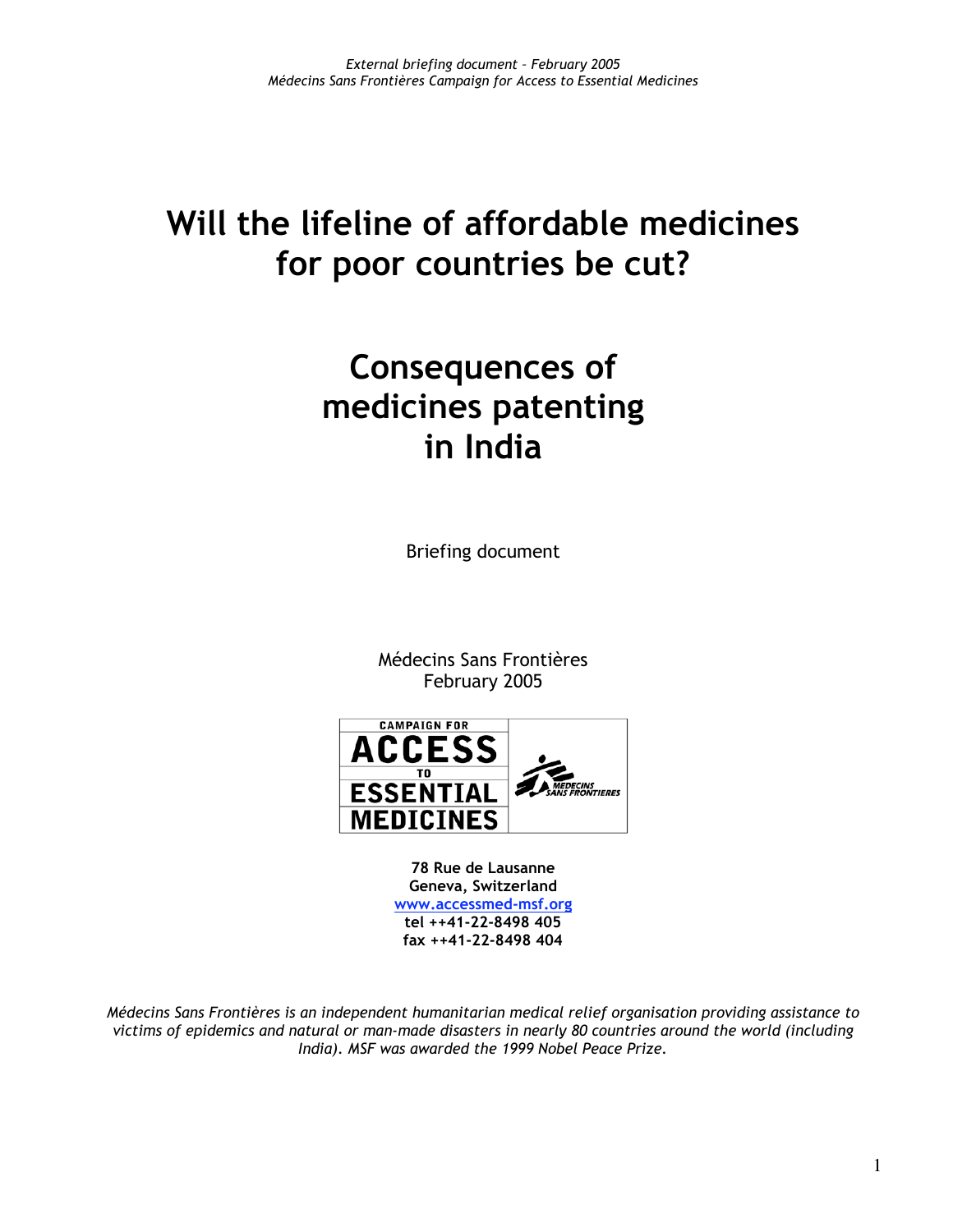#### *Why are medicines expensive? The role of patent protection*

*The patent system is social policy tool that aims to stimulate innovation. Internationally, patent protection is governed by the World Trade Organization (WTO) Trade-Related Aspects of Intellectual Property Rights (TRIPS) Agreement. TRIPS does not establish a uniform international law, but sets out minimum standards of patent protection that must be met by all WTO members. Developed countries have already implemented the agreement, and other countries such as India are implementing it now, in 2005. Least-developed countries are not obliged to do so until 2016.*

*Medicines are expensive when they are protected by patents. The patent holder has a monopoly on the drug for a minimum of 20 years, and uses that period to maximize profit. But as soon as generic competition is possible, prices of medicines plummet: for instance, after the Brazilian government began producing generic AIDS drugs in 2000, prices dropped by 82%.*

### **PURPOSE OF THE DOCUMENT**

2005 marks a fundamental and potentially dramatic change in access to medicines in developing countries: countries which do not yet grant patents on medicines, such as India, now have to implement patent laws in compliance with the World Trade Organization (WTO) Trade-Related Aspects of Intellectual Property Rights (TRIPS) Agreement. Indian parliamentarians meet in February 2005 to begin discussing the President's Patent (Amendment) Ordinance of December 2004.

This document briefly outlines the issues at stake and the choices available to Indian policy makers to ensure access to affordable and effective medicines for millions of people in developing countries - as seen from the perspective of Médecins Sans Frontières, a humanitarian medical organisation working in nearly 80 countries worldwide. This paper is aimed at political decision-makers, but also journalists, care providers, medicine suppliers, non-governmental organisations and any other groups and individuals interested in improving access to medicines.

#### **OBSTACLES TO TREATMENT IN POOR COUNTRIES**

Many factors influence access to life-saving medicines in developing countries. Quality of diagnosis, prescription, selection, distribution and dispensing of medicines, drug quality, capacities of health systems and budgets, and lack of research and development all play a role. However, the price of medicines remains one of the most formidable barriers.

The media spotlight continues to focus on AIDS, but the prices of medicines affect people suffering from other diseases too. Many African countries continue to rely on chloroquine, an outdated drug, to treat malaria because the newer, more effective artemisinin-based treatment costs as much as twenty times more. Hepatitis C, a lifelong infectious liver disease causing cirrhosis and liver cancer, affects 170 million people worldwide, but the cost of treating one patient is 30,000 US\$ per year. Governments of poor countries cannot afford such high prices for medicines when running a health system on very limited resources. High prices also create barriers to research: for example, the high cost of the new quinolone class of antibiotics has prevented sufficient research into whether such drugs could be used to reduce the length of tuberculosis treatment, which currently takes six to eight months.

# **INDIA: A LIFELINE OF MEDICINES FOR POOR COUNTRIES**

Since 1970, India's Patent Act has allowed Indian manufacturers to legally produce generic versions of medicines patented in other countries. India's expertise in reverse drug engineering and the efficiency of its pharmaceutical manufacturing industry fast established it as the prime source of generic medicines in the world. Thanks to India's generic antiretroviral drugs, for example, AIDS triple therapy – which costs US\$10,000 per patient per year in the West – was made available at less than US\$200 per year a few years ago. These discounts allowed life-saving treatment programmes to see the day in several developing countries. An estimated 70% of the 25,000 AIDS patients treated by Médecins Sans Frontières in 27 countries are taking Indian generics.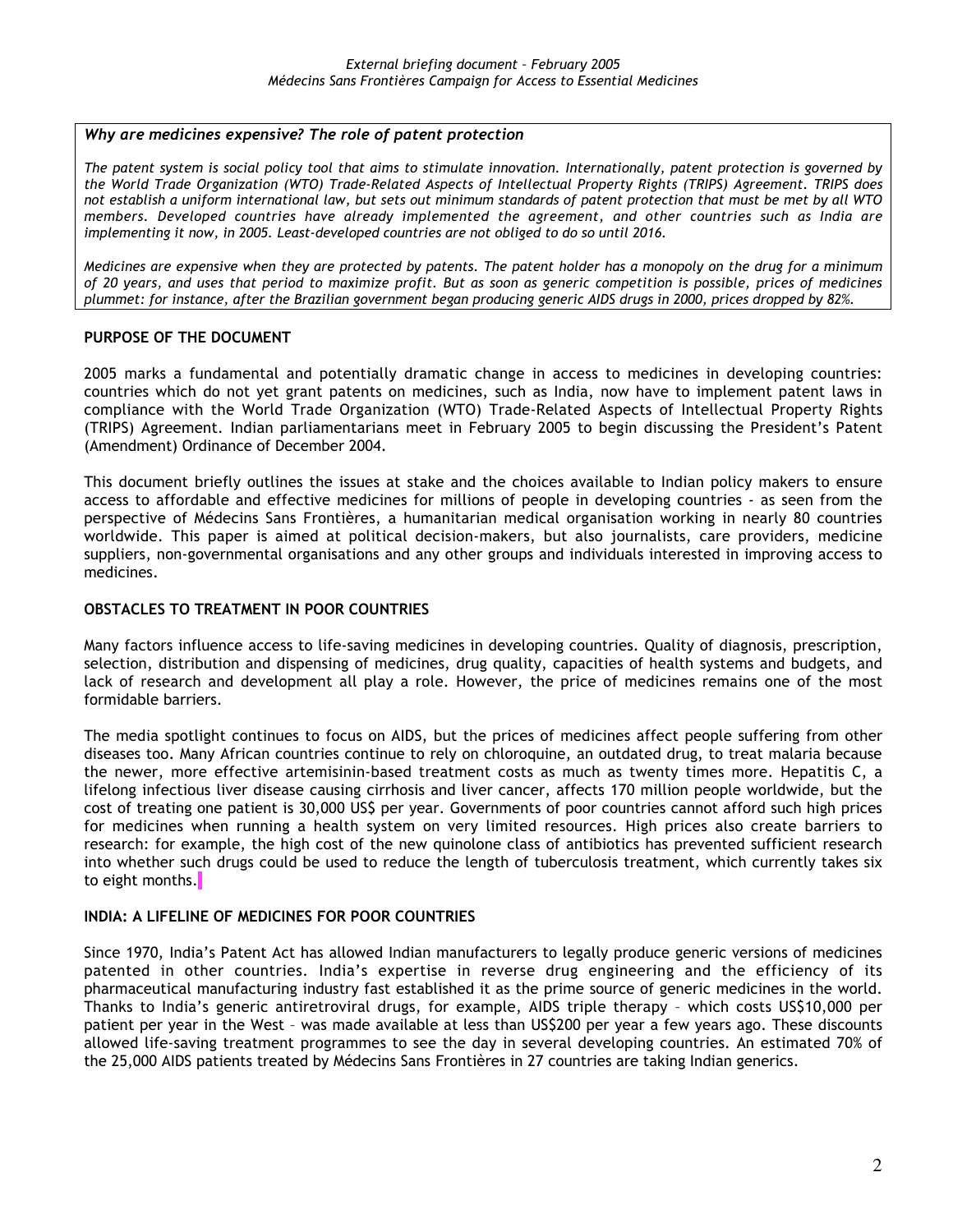The absence of drug product patents has also allowed Indian generic manufacturers to develop fixed-dose combinations of AIDS drugs, combining several pills originally produced by different companies into one tablet that is easy to take. This simplification of treatment regimens has been crucial to the scale-up of AIDS treatment programmes in poor countries.

# **TRIPS IMPLEMENTATION IN INDIA**

On December 26<sup>th</sup> 2004, to comply with the terms of the TRIPS Agreement, the President of India issued the Patents (Amendment) Ordinance, which requires patents to be granted on new medicines as from January 1st 2005, and on medicines for which companies filed a patent application after 1995 (see explanation of the "mailbox" system on page 4).

This is potentially very bad news for Indian patients. If the government does not establish measures to bring prices down, the cost of new drugs will remain very high, because patents prevent competition. Estimates suggest prices of new drugs will increase by a mean of 200%<sup>1</sup>. It is also a devastating development for many poor countries that rely on India as a source of affordable quality medicines. Although least-developed countries are not obliged to grant patents on pharmaceuticals until 2016<sup>2</sup>, they do not have the technical and financial capacity, nor the economies of scale to produce their own generic medicines. TRIPS implementation in India and other manufacturing countries will effectively cut the lifeline of affordable drugs unless safeguard measures are implemented to prevent this.

The effects are already visible: second-line antiretrovirals<sup>3</sup> which are under patent in Brazil<sup>4</sup> such as nelfinavir or the fixed-dose-combination of lopinavir/ritonavir are available at exorbitant prices as compared to the firstline drugs which are not patented in any of the big developing country markets. It is the lack of patents combined with the existence of attractive markets that made the prices of first-line antiretrovirals come down. Table 1 below illustrates the difference between first-line and second-line treatment prices in developing countries around the world.

| Country         | <b>First-line</b><br>regimen | Price in US\$ per<br>patient per year<br>(generics available) | Second-line<br>regimen        | Price in US\$ per patient per<br>vear<br>(no generics available) |
|-----------------|------------------------------|---------------------------------------------------------------|-------------------------------|------------------------------------------------------------------|
| Cameroon        | 3TC/d4T/NVP                  | 277                                                           | AZT+ddl+NFV                   | 4.763                                                            |
| Malawi          | æ                            | 288                                                           | ee.                           | 1.875                                                            |
| Kenya           | $\ddot{\phantom{0}}$         | 292                                                           | ee.                           | 1.594                                                            |
| Cambodia        | ee                           | 350                                                           | AZT+ddl+LPV/r                 | 1.215                                                            |
| Thailand        | ee                           | 352                                                           | AZT+ddl+SQV/r                 | 3,500                                                            |
| <b>Honduras</b> | ee                           | 426                                                           | D4T+ddl+NFV or<br>AZT+ddl+NFV | 3,796 for NFV only                                               |

**Table 1: Comparing prices of first- and second-line AIDS triple therapy regimens in a selection of developing countries (as at June 2004).**

# **INDIA, THE NUMBER ONE SOURCE OF AFFORDABLE MEDICINES**

Sick people in India and around the world depend on the willingness of Indian producers to carry out the research to develop and manufacture affordable generic versions of second-line AIDS drugs and other new medicines. India

 $\frac{1}{1}$ <sup>1</sup> F.M. Scherer, Jayashree Watal. "Post-TRIPS Options for Access to Patented Medicines in Developing Countries." Commission on Macroeconomics and Health, Working Paper Series, Paper No. WG4:1, June 2001, 15-16.

 $^2$  Doha Declaration on TRIPS and Public Health, paragraph 7. The declaration is available at:

www.wto.org/english/thewto\_e/minist\_e/min01\_e/mindecl\_trips\_e.htm

 $3$  l.e. the drugs patients take when first-line drugs start to fail.

<sup>&</sup>lt;sup>4</sup> Brazil amended its patent law to start granting patents on medicines in 1996.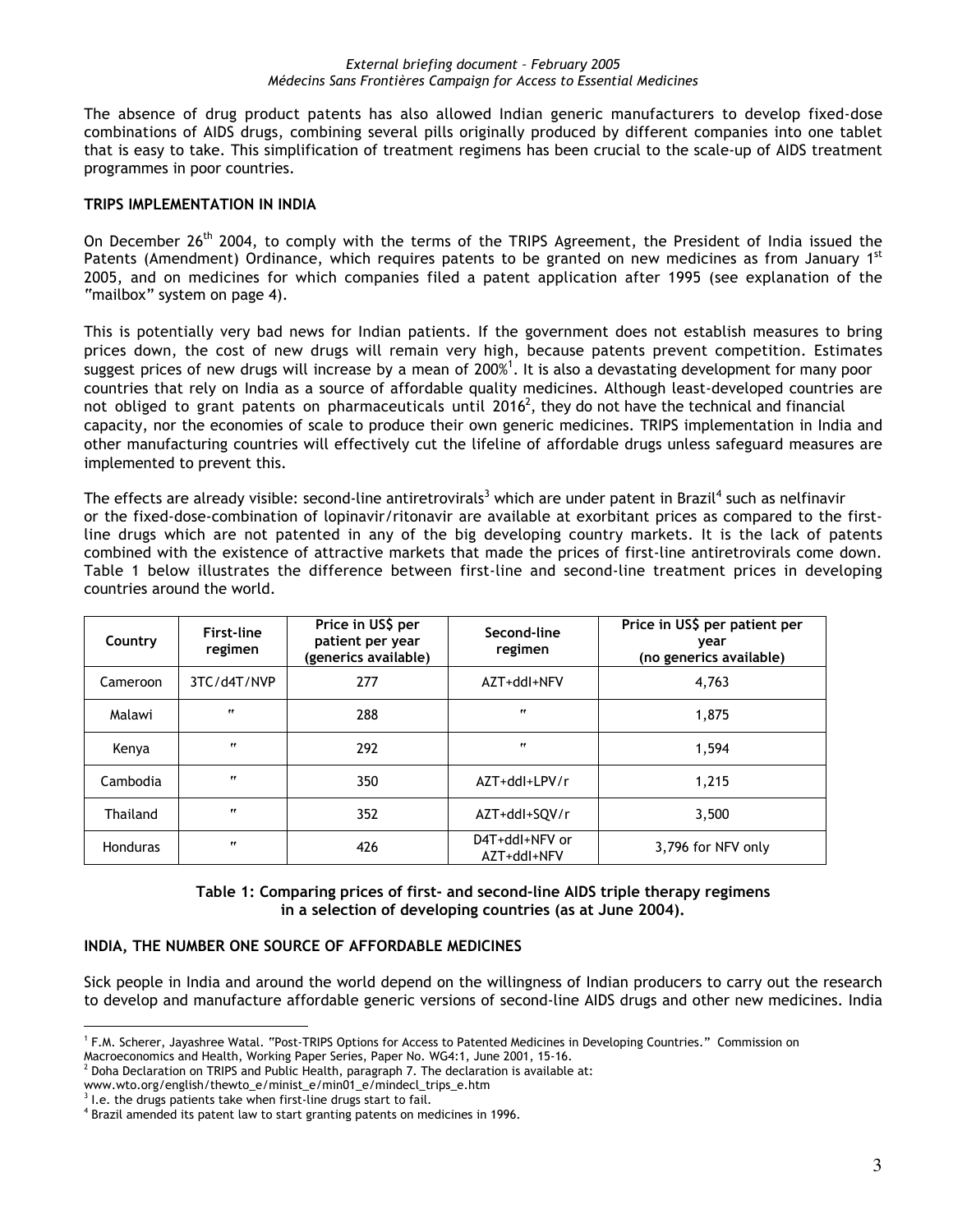has a long history of fighting for protection of public health over intellectual property: it led developing countries' resistance to the TRIPS Agreement during the Uruguay Round of WTO negotiations, and also played a key role during the 2001 WTO ministerial conference in Doha, which resulted in the adoption of the Doha Declaration on TRIPS and Public Health<sup>5</sup>. Unlike other developing countries, it has also waited as long as was permitted by TRIPS before introducing patents on pharmaceutical products. In the new post-2005 TRIPS context, it is crucial that India continue to develop policies that promote access to medicines, not just out of responsibility to its own people, but as a lifeline to patients in other developing countries.

The Indian parliament will soon discuss the President's Patent (Amendment) Ordinance. At this stage it is still possible to alter some of the details of the legislation, and thus determine the scope of patent protection on medicines in the future.

# **MÉDECINS SANS FRONTIÈRES URGES INDIAN POLICY MAKERS TO:**

#### **1. Provide a system for fast-track implementation of compulsory licensing**

India, like all WTO members, can ensure continuing access to affordable medicines by making use of the flexibilities included in the TRIPS agreement. For instance, TRIPS allows countries to overcome patent barriers by issuing *compulsory licenses* or *licenses for government use*, which allow the production or importation of generic medicines without the consent of the patent holder. These policy tools are commonly used by developed countries, mostly in cases of anticompetitive practices. As the TRIPS Agreement becomes progressively implemented worldwide, developing countries are also making use of TRIPS flexibilities to ensure access to AIDS medicines at affordable prices: Malaysia and Indonesia have both issued a government use order to allow respectively the importation and local production of generic antiretrovirals for use in public services. Similarly, the government of Cameroon has authorized its central procurement agency to import generic versions of patented

# **The "mailbox" system**

Although India and other developing countries were allowed to delay implementation of the TRIPS Agreement until 2005, they had to establish a "mailbox" system to receive and file patent applications from the beginning of 1995. Around 9,000 of them have been filed since 1995. In accordance with TRIPS, India is now opening the mailbox to consider these pending applications. The Ordinance provides a special regime for them<sup>1</sup>: although the 20-year term will be counted from the date of the patent application, the protection will be effective only from the date the patent is granted.

This means that products in the mailbox will be protected by patents for less than the usual 20 years. In fact, as long as the application remains in the mailbox and the patent is not granted, generic manufacturers can freely produce the drug without fear of legal action. Once the patent is granted, however, generic manufacturers will have to either obtain a voluntary license from the patent-holder or a compulsory license from the Patent Office, and pay royalties to the patent-holder – in the absence of either, they will be forced to stop production.

medicines for the supply of the non-profit sector<sup>6</sup>. Zimbabwe, Mozambique and Zambia also issued compulsory licences for the local production of generic versions of patented antiretrovirals.

India's 1970 Patent Act and subsequent amendments contain 19 sections on compulsory licences<sup>7</sup>. These provisions are explicitly based on the TRIPS Agreement objectives and principles<sup>8</sup> and on the Doha Declaration of TRIPS and Public Health. It is crucial that the Indian government make full use of these provisions in order to promote access to medicines in India and other developing countries. It would be important to have swift procedures and clear quidance for royalty rates so that the granting of compulsory licenses is not held up in legal appeals and squabbles over royalties.

<sup>-&</sup>lt;br>5  $5$  The Doha declaration is available at www.wto.org/english/thewto e/minist e/min01 e/mindecl\_trips\_e.htm

<sup>&</sup>lt;sup>6</sup> "Determining the patent status of essential medicines in developing countries". Health Economics and Drugs, EDM Series no. 17. WHO, 2004.<br><sup>7</sup> India's 1970 patent ast and subsequent amondments are available at www.paten <sup>7</sup> India's 1970 patent act and subsequent amendments are available at www.patentoffice.nic.in. References to compulsory licence provisions

in the Patent Act are contained in Chapters XVI and XVII.

<sup>&</sup>lt;sup>8</sup> TRIPS Agreement Articles 7 and 8.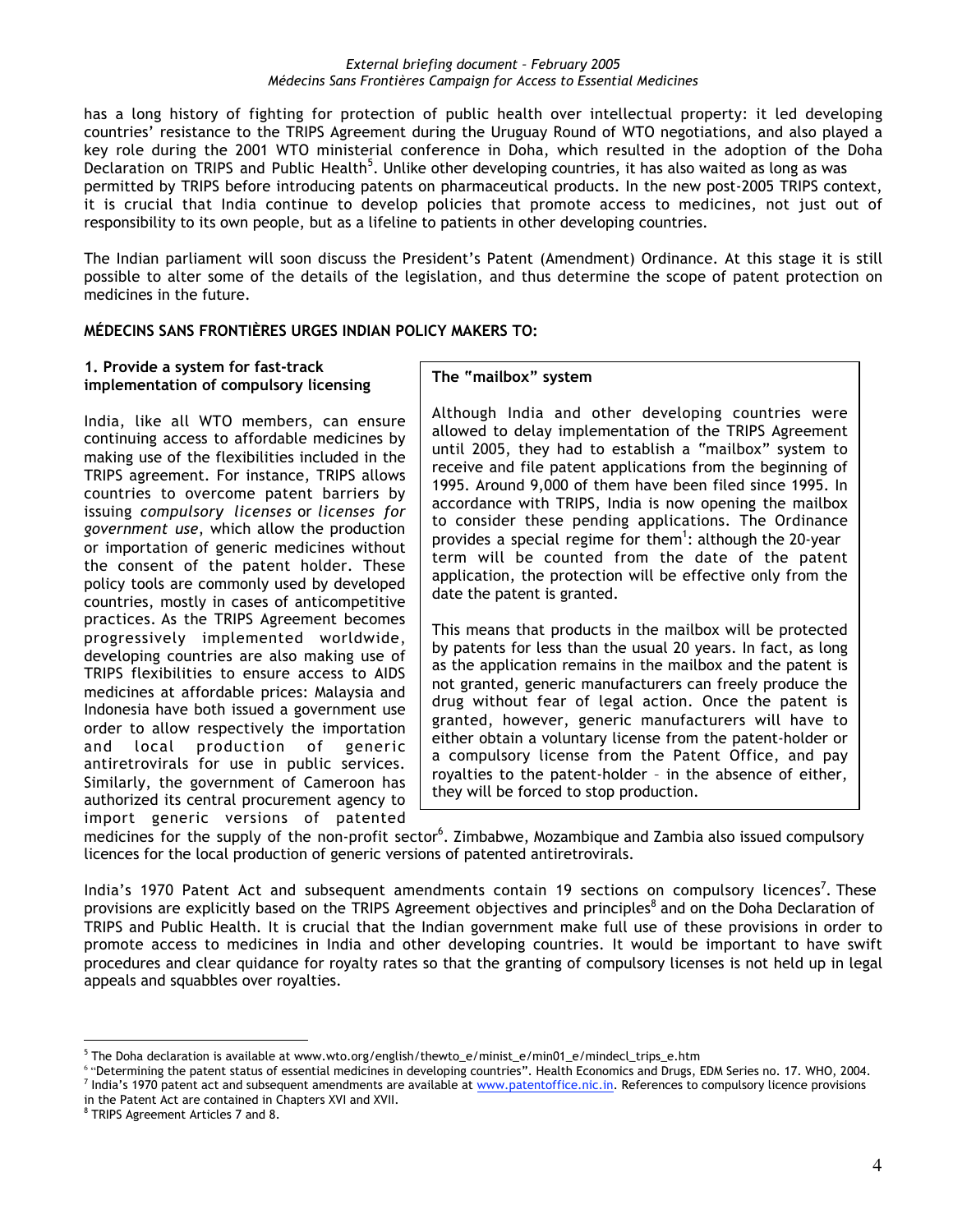To fulfil its leading role as supplier of affordable medicines to other developing countries, India must also put in place legislation that will facilitate generic production for export. According to the TRIPS Agreement, compulsory licensing must be used "predominantly for the supply of the domestic market", i.e. countries cannot issue a compulsory license in order to produce for export only<sup>9</sup>. At the Ministerial conference in Doha, WTO members recognised that this limitation has a direct effect on countries which do not have the capacity to produce their own medicines, since their only chance of gaining access to a given generic would be if India or another manufacturing country were able and willing to issue a compulsory license for that medicine *and* could dispose of the majority of the production within its national boundaries. Subsequent discussions of this issue at the WTO concluded in a statement known as the "August 30<sup>th</sup> decision"<sup>10</sup>: countries that do not have capacity to manufacture generics themselves will be able to import from another country if that country issues a compulsory license and if both parties inform the WTO of the nature and duration of the licence and the product quantities involved.

In accordance with the August  $30<sup>th</sup>$  decision, India's Patent Ordinance includes a provision on compulsory licensing for export<sup>11</sup>. However, it requires a compulsory license to be granted by the importing country - this may unwittingly bar many least-developed countries from gaining access to Indian generics<sup>12</sup>: a compulsory license can only be issued for a product that is patented in that country, and pharmaceutical companies tend not to file patents in all least-developed countries, since these countries do not have to grant or enforce drug patents until 2016 and have no production capacity. The Indian parliament should delete all reference to compulsory licencing in importing countries, a specification that is in any case more restrictive than the WTO text itself.

The WTO August 30<sup>th</sup> decision contains layers of complex requirements which will pose hurdles to companies seeking to produce generic medicines for export. It is vital that the Indian government create a fast and automatic system for granting compulsory licences to ensure that generic manufacturers are not dissuaded from producing medicines for export to other countries.

### **2. Prohibit patenting of "new use of a known substance"**

According to the TRIPS Agreement, patents can be granted on any inventions that are "new, involve an inventive step and are capable of industrial application"<sup>13</sup>. Patents are granted for twenty years. However, pharmaceutical companies use deliberate strategies to prolong their patents, known as "evergreening". One of these methods is applying for another patent on a previously patented product, claiming "new use" of the drug. For instance, the AIDS drug AZT's patent is about to expire in 2005. Let us imagine that scientists discovered that AZT could also be used against some other disease. If countries agreed to grant "new use" patents for AZT, they would not be able to benefit straight away from lower prices of generic AZT for this other disease but would have to wait another 20 years. Although the TRIPS Agreement does not require WTO members to grant patents on these new uses, many countries do so anyway.

Section 3 of India's original 1970 Patent Act stated that "new use for a known substance" was not sufficient basis for granting a patent. But the December 2004 Ordinance replaces "new use" with "mere new use"<sup>14</sup>. This revised definition widens the scope of patentability, as it does not elaborate on what type of "new use" *is* patentable. The term "mere" should be removed from the text in order to limit excessive patent protection. India can also restrict the number of patents granted by refusing to grant new patents for other secondary inventions, such as "new formulation" or "new combination" of known molecules.

 $9$  TRIPS Article 31(f).

<sup>&</sup>lt;sup>10</sup> WTO Decision of the General Council on the Implementation of paragraph 6 of the Doha Declaration, 30 August 2003.

http://www.wto.org/english/tratop\_e/trips\_e/implem\_para6\_e.htm

<sup>&</sup>lt;sup>11</sup> Patent (Amendment) Ordinance, paragraph 54, section 92A.  $12$  See "Indian TRIPS - Compliance legislation under fire", BRIDGES, vol.9(1), 19 January 2005.

<sup>&</sup>lt;sup>13</sup> TRIPS Agreement Art. 27.1.

<sup>&</sup>lt;sup>14</sup> Patent (Amendment) Ordinance 2004, section 3(a).